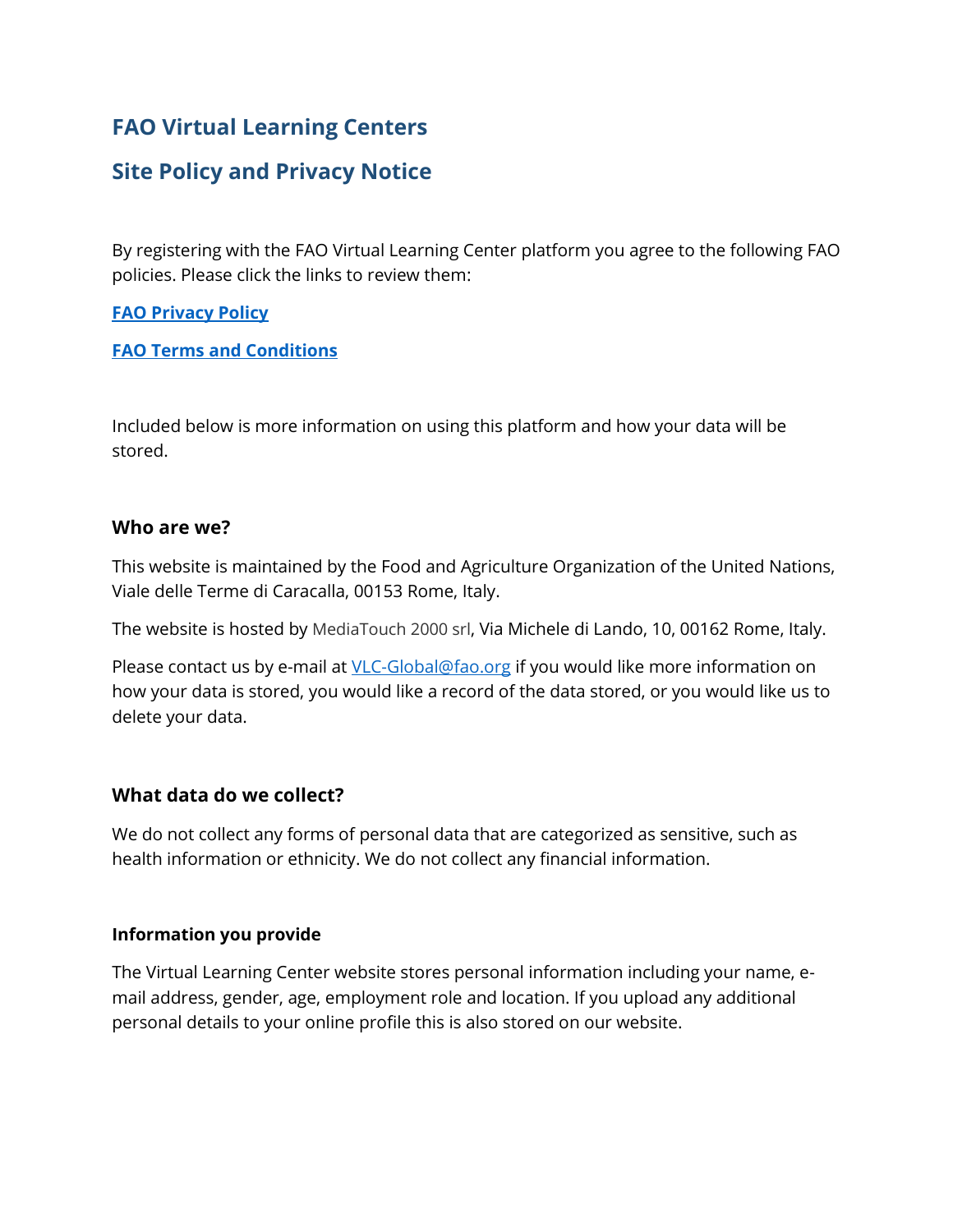#### **Information we collect automatically**

The Virtual Learning Center website collects data on your interaction with the website, pages visited, your completion of online training activities, grades achieved and messages in online discussion fora.

#### **Use of your e-mail address**

If you join a training course you will receive automated e-mails generated by online discussions. Please use the automated "unsubscribe" options if you would like to unsubscribe from these messages. You may request to unsubscribe from these updates at any time.

You may be sent newsletters from the Virtual Learning Centres. You may unsubscribe from these newsletters at any time.

Your e-mail address will be used exclusively by the Food and Agriculture Organization and will not be shared with any other parties.

By agreeing to this privacy policy you agree to your e-mail address being used in this way.

## **Who has access to your data?**

The administrators of the Virtual Learning Centers website can access your data for the purposes of managing the platform.

Teachers and managers of online courses that you are taking part in can access your data relating to your interactions with the course that they are teaching or managing with the purpose of guiding and teaching you.

## **Sharing your personal information with others**

This website records data on your participation and completion of online training courses.

If you have been nominated to take part in online training courses by your employer, government veterinary service or similar, data collected by this site on your participation and completion of training courses will be shared with this nominating agency. If you do not wish your data to be shared in this way, please contact us on [VLC-Global@fao.org.](mailto:VLC-Global@fao.org)

If you have signed up to an online course on a purely personal basis your personal training completion data will not be shared with any other agency.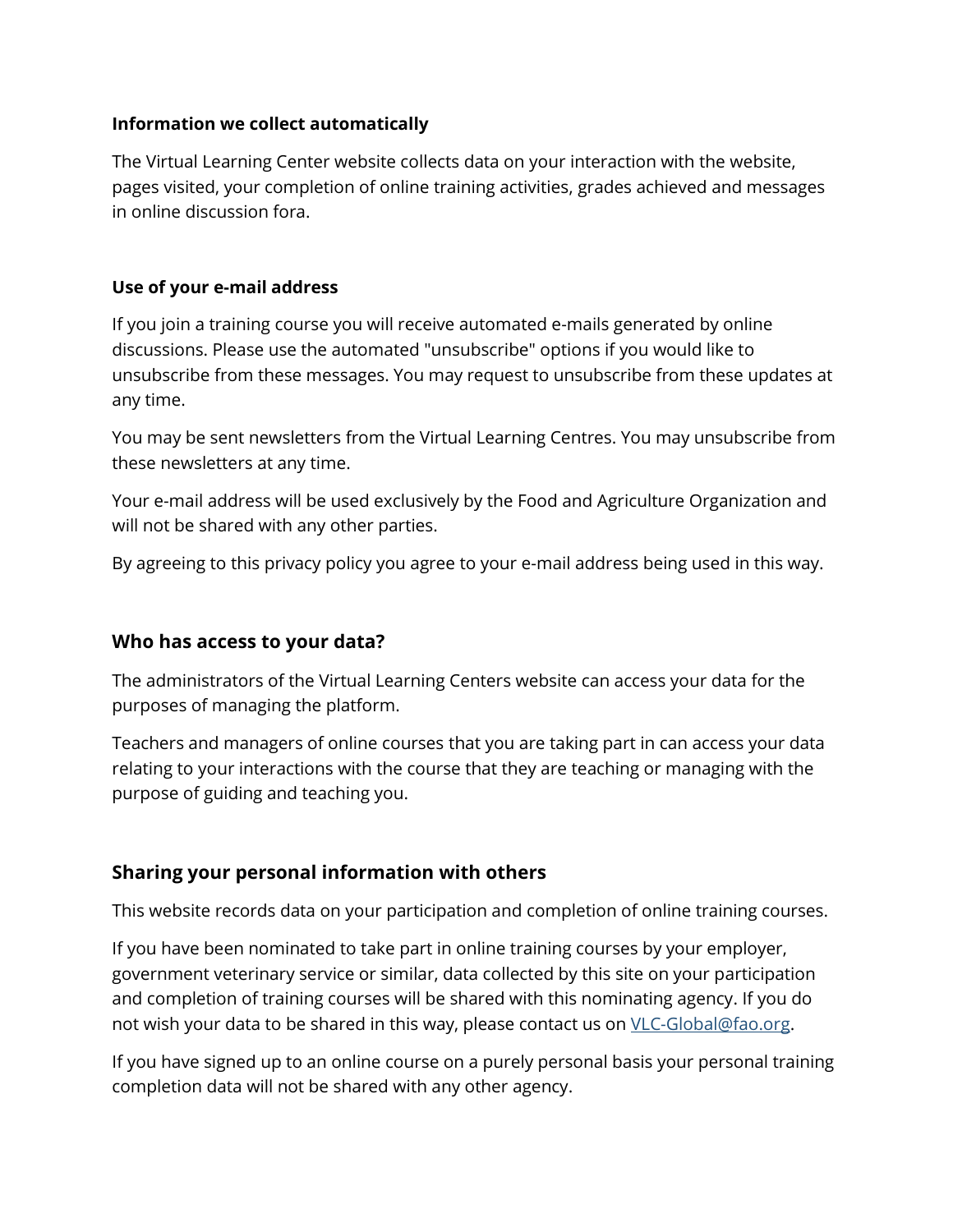We recognize the importance of protecting your privacy, and, aside from sharing completion data with nominating agencies (see above), we will not disclose any of the personal information you provide. We will not give, sell or trade the information you provide to others.

We are not responsible for the privacy policies of external sites or organizations to which we provide hyperlinks. Please visit their sites to review their privacy policies.

## **Data retention**

Data processed under these Terms and Conditions may be kept by FAO and its authorized vendors and/or subcontractors for as long as is necessary for purposes of ensuring the proper use and functioning of the Virtual Learning Centers website.

At any time, you can delete, review, correct or update your Contact, Registration and Personal Data by accessing your Personal Account. Residual data may remain within FAO Databases and other FAO records, which may or may not contain Personal Data you have provided. To end your registration, please email [VLC-Global@fao.org.](mailto:VLC-Global@fao.org)

## **How can I see, correct or erase my personal data?**

Records of data retention can be accessed from your online profile page. Please e-mail [VLC-Global@fao.org](mailto:VLC-Global@fao.org) if you would like details of the data associated with your account, to make changes to your personal profile or to erase the data which is held on our website.

## **Use of online discussion fora**

This website contains specialized discussion fora and commenting tools.

When participating, users agree not to:

defame, abuse, harass, threaten or otherwise violate the rights of others;

 publish, post, distribute or disseminate defamatory, infringing, obscene, indecent or unlawful material;

 upload or attach files that contain software or other material protected by intellectual property laws unless the user owns or controls the rights and has received all necessary permissions;